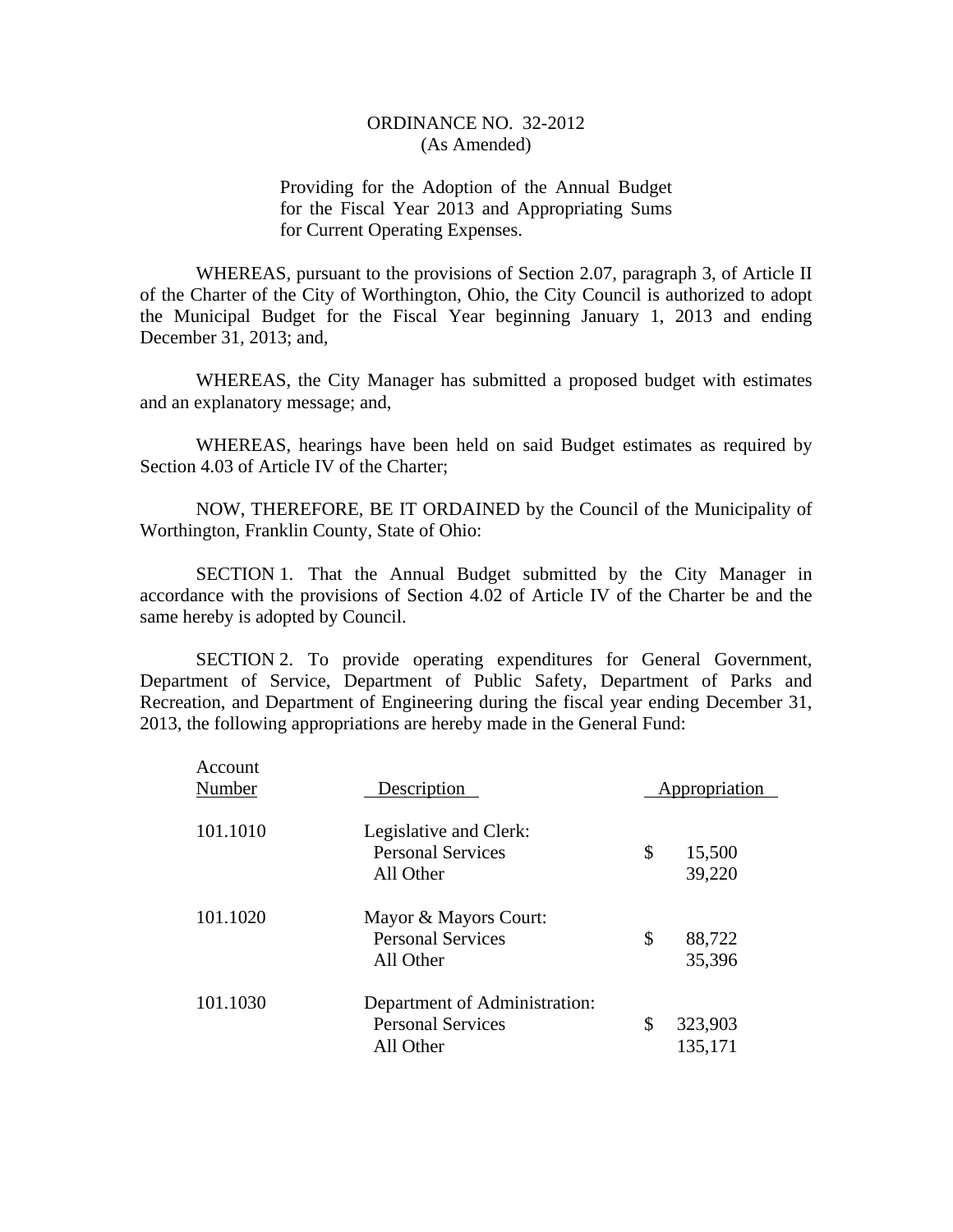| Account<br><b>Number</b> | Description                                                                | Appropriation              |
|--------------------------|----------------------------------------------------------------------------|----------------------------|
| 101.1040                 | Department of Personnel:<br><b>Personal Services</b><br>All Other          | \$<br>301,409<br>2,478,772 |
| 101.1050                 | Department of Finance & Taxation:<br><b>Personal Services</b><br>All Other | \$<br>259,604<br>911,045   |
| 101.1060                 | Department of Law<br><b>Personal Services</b><br>All Other                 | \$<br>170,002<br>250,300   |
| 101.1070                 | Economic Development:<br><b>Personal Services</b><br>All Other             | \$<br>194,487<br>195,478   |
| 101.1080                 | <b>Legal Advertising</b>                                                   | \$<br>35,000               |
| 101.1090                 | <b>County Auditor Deductions</b>                                           | \$<br>71,300               |
| 101.1100                 | <b>Board of Health</b>                                                     | \$<br>72,000               |
| 101.1110                 | Transfers                                                                  | \$<br>500,000              |
| 101.1120                 | <b>Contractual Services/Refuse</b>                                         | \$<br>960,000              |
| 101.1130                 | <b>Utilities</b>                                                           | \$<br>860,000              |
| 101.1140                 | <b>Special Group Activities</b>                                            | \$<br>55,523               |
| 101.1150                 | <b>Contingency Account</b>                                                 | \$<br>50,000               |
| 101.1160                 | M.I.S. Services:<br><b>Personal Services</b><br>All Other                  | \$<br>140,550<br>123,177   |
| 101.1170                 | Lodging Tax                                                                | \$<br>114,000              |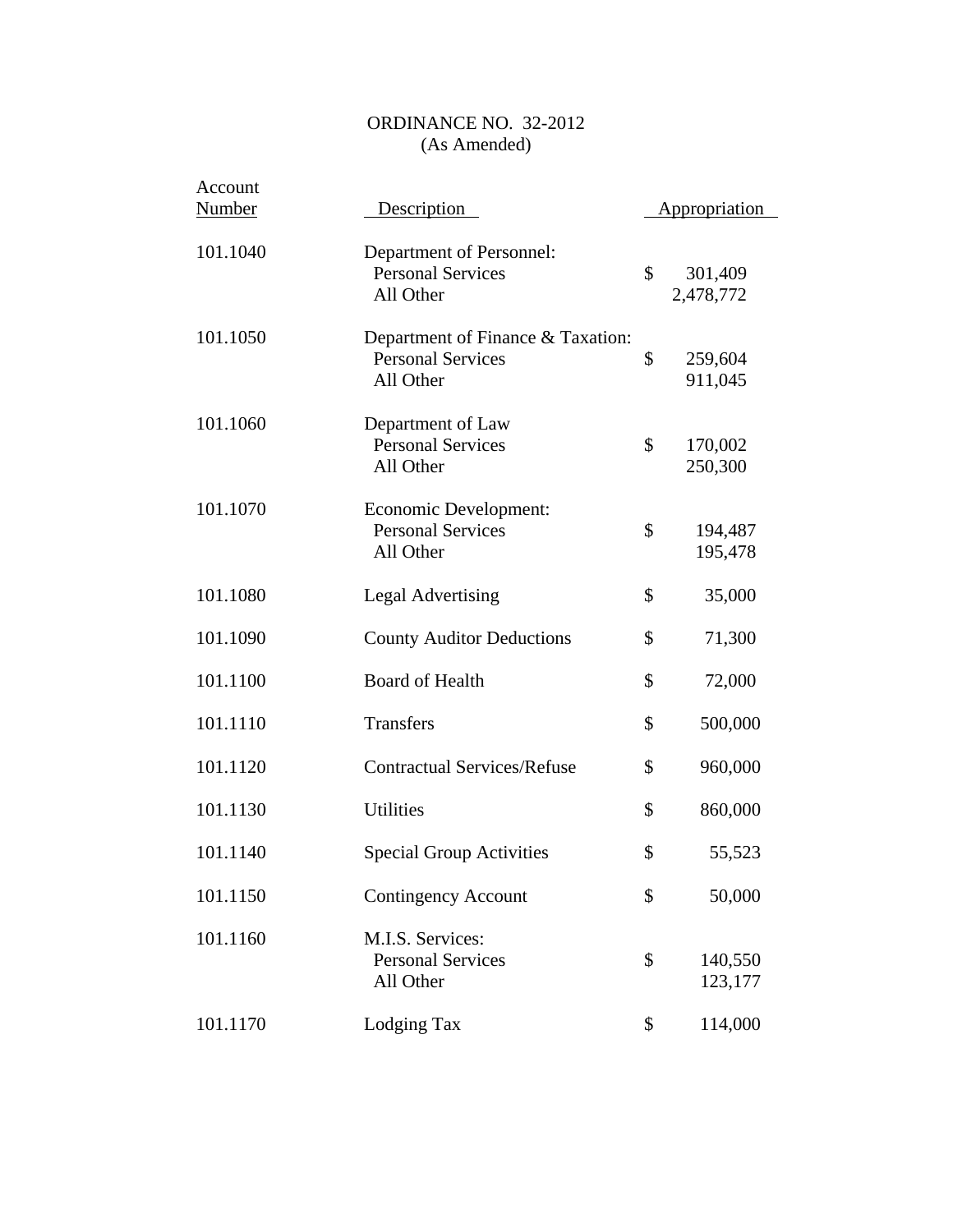| Account<br><b>Number</b> | <b>Description</b>                                                     |              | <u>Appropriation</u>   |
|--------------------------|------------------------------------------------------------------------|--------------|------------------------|
| 101.1180                 | <b>Cultural Arts Center</b>                                            | \$           | 244,550                |
|                          | <b>Total General</b><br>Government                                     | $\mathbb{S}$ | 8,625,110              |
|                          | <b>Department of Safety: Division of Police</b>                        |              |                        |
| 101.2010                 | Administration:<br><b>Personal Services</b><br>All Other               | \$           | 110,140<br>30,875      |
| 101.2020                 | <b>Community Service:</b><br><b>Personal Services</b><br>All Other     |              | \$2,250,702<br>84,100  |
| 101.2030                 | <b>Support Service:</b><br><b>Personal Services</b><br>All Other       |              | \$1,378,036<br>374,240 |
|                          | <b>Total Division of</b><br><b>Police</b>                              |              | \$4,228,093            |
| 101.3010                 | <b>Department of Public Service/Engineering</b><br>Administration:     |              |                        |
|                          | <b>Personal Services</b><br>All Other                                  | \$           | 449,264<br>122,497     |
| 101.3040                 | Buildings & Structures Maint:<br><b>Personal Services</b><br>All Other | \$           | 201,695<br>193,237     |
| 101.3050                 | <b>Grounds Maintenance:</b><br><b>Personal Services</b><br>All Other   | \$           | 272,892<br>171,205     |
| 101.3060                 | Sanitation                                                             | \$           | 1,200                  |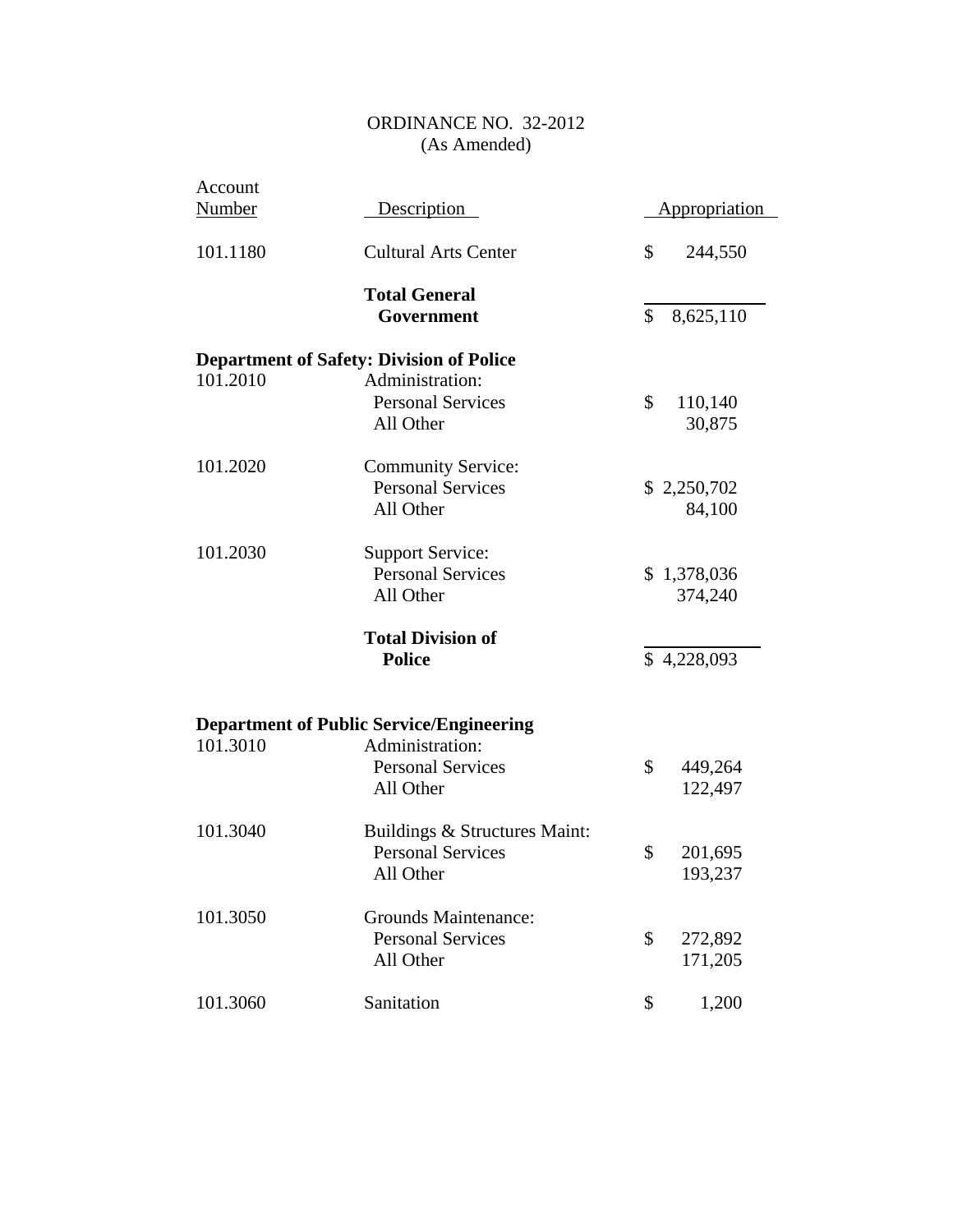| Account       |                                                                            |                            |
|---------------|----------------------------------------------------------------------------|----------------------------|
| <b>Number</b> | <b>Description</b>                                                         | <b>Appropriation</b>       |
| 101.3070      | <b>Fleet Maintenance:</b><br><b>Personal Services</b><br>All Other         | \$<br>87,059<br>332,288    |
|               | <b>Total Department of</b><br><b>Public Service/Engineering</b>            | \$<br>1,831,337            |
|               | <b>Department of Parks &amp; Recreation</b>                                |                            |
| 101.4010      | Administration:<br><b>Personal Services</b><br>All Other                   | \$<br>142,760<br>39,706    |
| 101.4020      | Parks Maintenance:<br><b>Personal Services</b><br>All Other                | \$<br>493,101<br>263,349   |
| 101.4030      | <b>Community Center Programs:</b><br><b>Personal Services</b><br>All Other | \$<br>1,221,636<br>501,858 |
| 101.4040      | <b>Recreation Programs:</b><br><b>Personal Services</b><br>All Other       | \$<br>12,000<br>40,574     |
| 101.4050      | Senior Citizen Programs:<br><b>Personal Services</b><br>All Other          | \$<br>329,291<br>96,305    |
|               | <b>Total Department of</b><br><b>Parks &amp; Recreation</b>                | \$<br>3,140,580            |
|               | Department of Planning & Development (Formerly Engineering)                |                            |
| 101.5010      | Planning & Development:<br><b>Personal Services</b><br>All Other           | \$<br>371,683<br>130,136   |
|               | <b>Total Department of</b><br><b>Planning &amp; Development</b>            | \$<br>501,819              |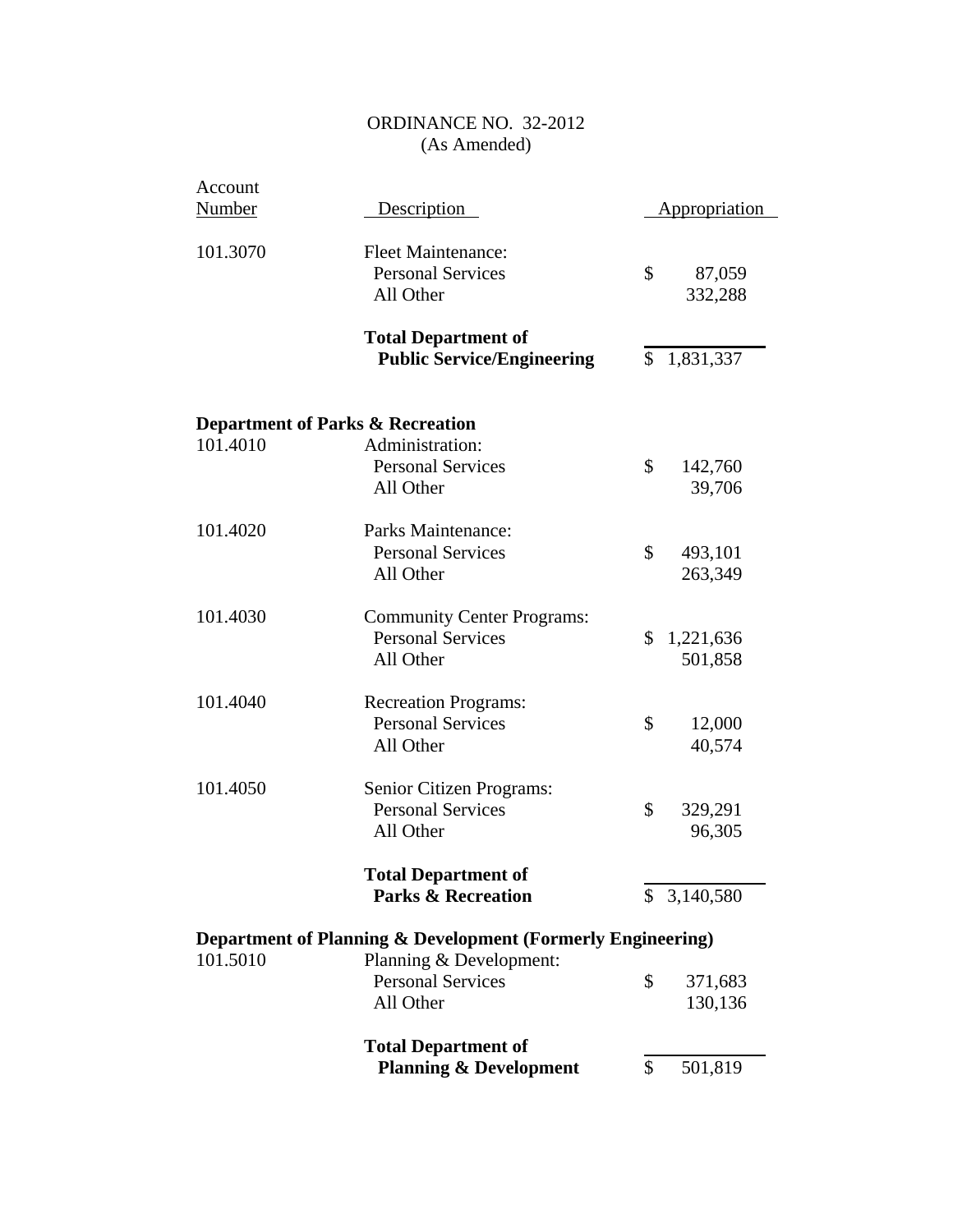| Account<br><b>Number</b> | Description                                                     | <b>Appropriation</b>         |  |
|--------------------------|-----------------------------------------------------------------|------------------------------|--|
|                          | <b>Sub-Total General Fund</b>                                   | \$18,326,940                 |  |
|                          | <b>Department of Safety: Division of Fire</b>                   |                              |  |
| 101.6060                 | Administration:<br><b>Personal Services</b><br>All Other        | \$<br>163,893<br>156,981     |  |
| 101.6070                 | Operations:<br><b>Personal Services</b><br>All Other            | \$<br>3,128,917<br>2,311,991 |  |
| 101.6080                 | Training & Prevention:<br><b>Personal Services</b><br>All Other | \$<br>75,843<br>150,787      |  |
|                          | <b>Total Division of Fire</b>                                   | 5,988,412<br>\$              |  |
|                          | <b>TOTAL GENERAL FUND</b>                                       | \$24,315,352                 |  |

SECTION 3. To provide operating expenditures for the Street Maintenance and Repair Fund during the fiscal year ending December 31, 2013, the following appropriations are hereby made in the Street Maintenance and Repair Fund:

| 202.2050 | Administration:<br><b>Personal Services</b><br>All Other                                         | \$<br>294,842<br>45,778  |
|----------|--------------------------------------------------------------------------------------------------|--------------------------|
| 202.2060 | <b>Street Maintenance, Construction</b><br>& Equipment:<br><b>Personal Services</b><br>All Other | \$<br>132,387<br>105,534 |
| 202.2070 | <b>Street Cleaning</b>                                                                           | \$<br>12,500             |
| 202.2080 | <b>Street Drainage</b>                                                                           | \$<br>5,000              |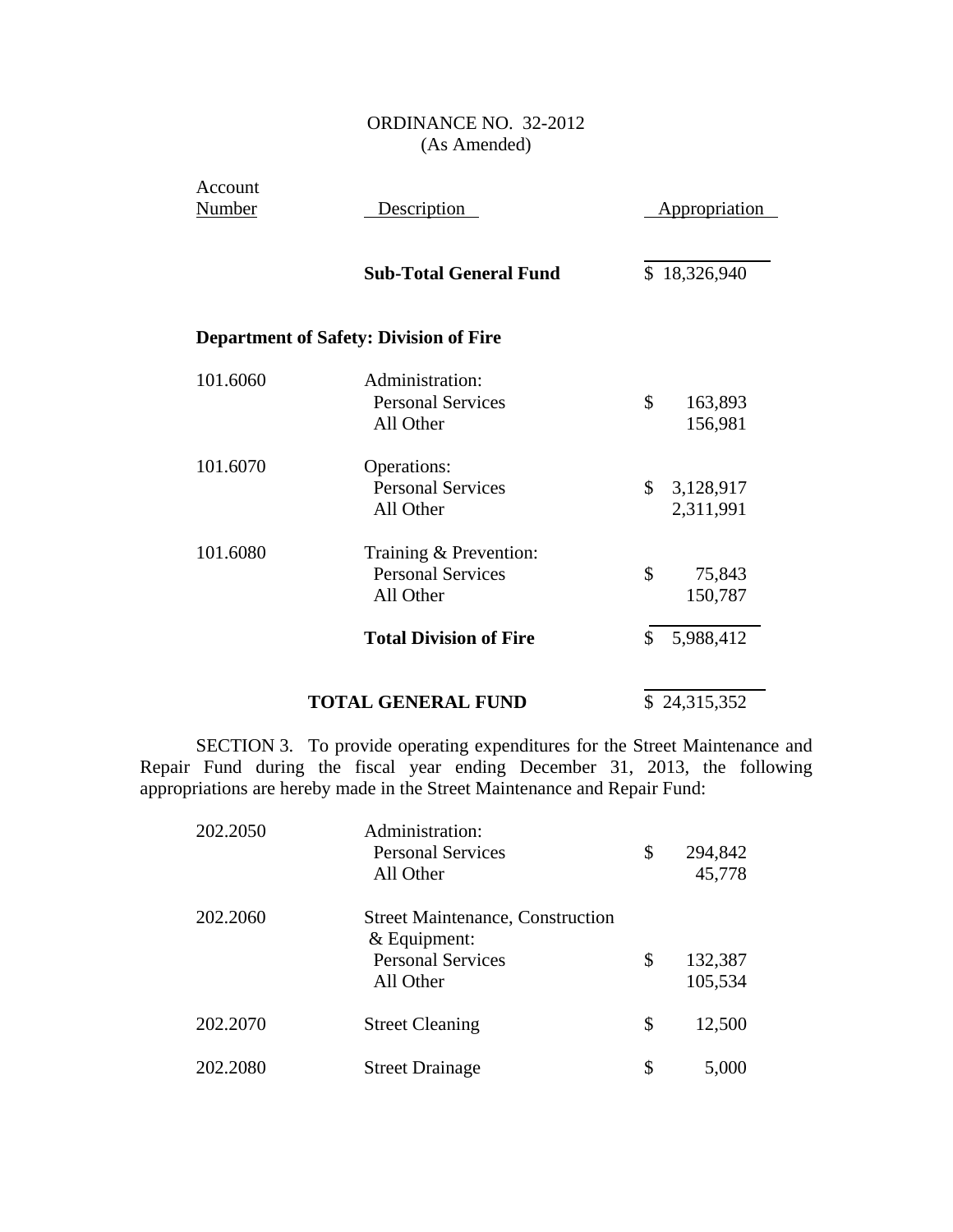| Account<br>Number                                | Description                                                              | Appropriation          |
|--------------------------------------------------|--------------------------------------------------------------------------|------------------------|
| 202.2090                                         | <b>Traffic Control Systems:</b><br><b>Personal Services</b><br>All Other | \$<br>73,896<br>81,195 |
| <b>Total Street Maintenance</b><br>& Repair Fund |                                                                          | 751,133                |

SECTION 4. To provide operating expenditures for the State Highway Fund during the fiscal year ending December 31, 2013, the following appropriations are hereby made in the State Highway Fund:

| 203.0010 | State Highway Improvement:<br><b>Personal Services</b><br>All Other | 62,141<br>43,700 |
|----------|---------------------------------------------------------------------|------------------|
|          | <b>Total State Highway Fund</b>                                     | 105,841          |

SECTION 5. To provide operating expenditures for the Water Distribution Fund for the fiscal year ending December 31, 2013, the following appropriations are hereby made in the Water Distribution Fund:

| 204.6010 | Maintenance & Repair:           |        |
|----------|---------------------------------|--------|
|          | <b>Personal Services</b>        | 31,320 |
|          | All Other                       | 44,885 |
|          | <b>Total Water Distribution</b> |        |
|          | Fund                            | 76,205 |

SECTION 6. To provide operating expenditures for the Sanitary Sewer Fund during the fiscal year ending December 31, 2013, the following appropriations are hereby made in the Sanitary Sewer Fund:

| 205.7010 | Maintenance & Repair:<br><b>Personal Services</b><br>All Other | SS. | 31,320<br>32,885 |
|----------|----------------------------------------------------------------|-----|------------------|
|          | <b>Total Sanitary Sewer Fund</b>                               |     | 64,205           |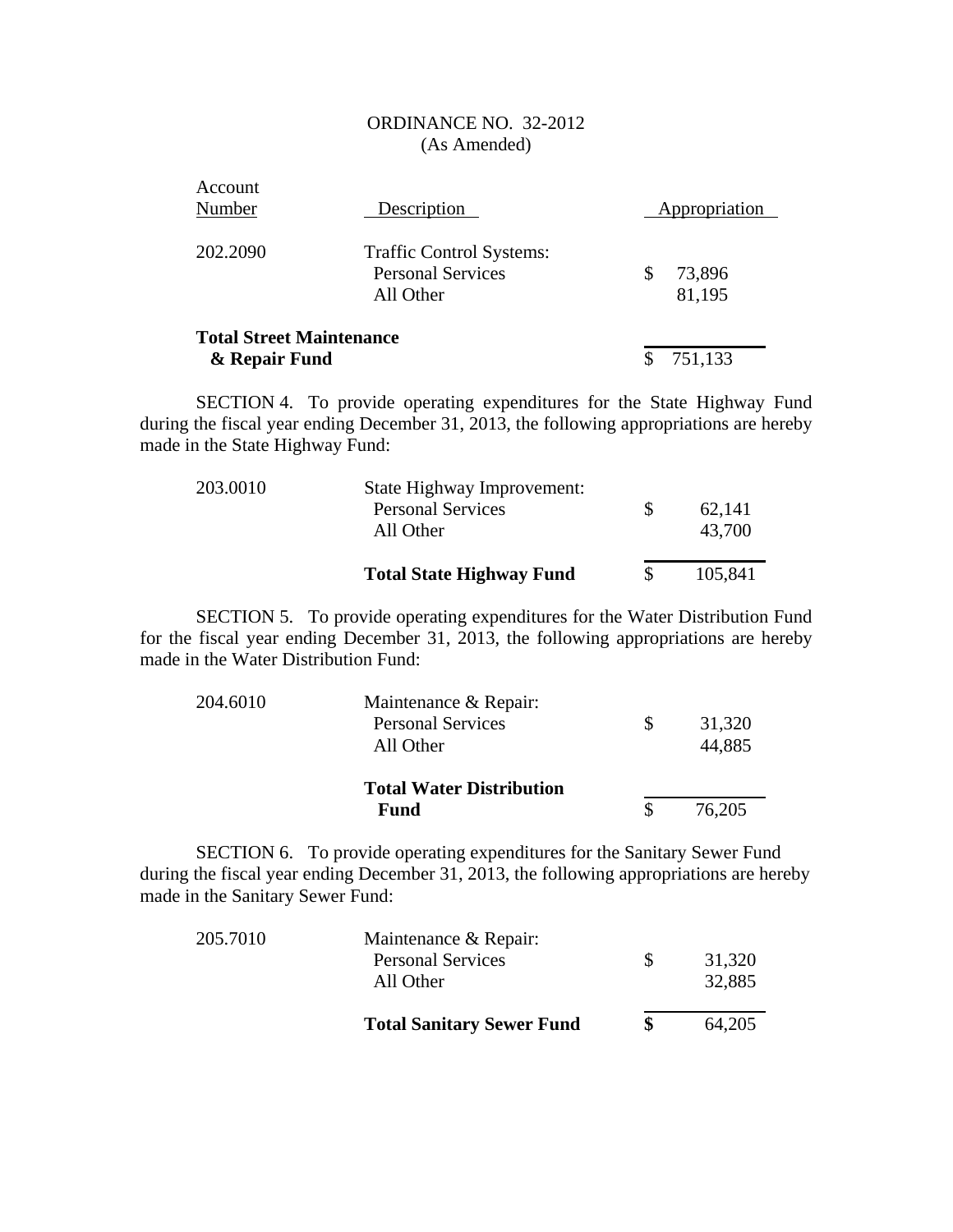| Account |             |               |
|---------|-------------|---------------|
| Number  | Description | Appropriation |

SECTION 7. To provide operating expenditures for the Police Pension Fund during the fiscal year ending December 31, 2013, the following appropriations are hereby made in the Police Pension Fund:

| 212.1212 | <b>Personal Services</b>         | \$560,000 |  |
|----------|----------------------------------|-----------|--|
|          | <b>Total Police Pension Fund</b> | \$560,000 |  |

SECTION 8. To provide operating expenditures for the Law Enforcement Trust Fund during the fiscal year ending December 31, 2013, the following appropriations are hereby made in the Law Enforcement Trust Fund:

| 214.1414 | Law Enforcement Trust |  | 7,500 |
|----------|-----------------------|--|-------|
|----------|-----------------------|--|-------|

SECTION 9. To provide operating expenditures for the MMVLT Fund during the fiscal year ending December 31, 2013, the following appropriations are hereby made in the Enforcement and Education Fund:

| 215.8150 | <b>Contractual Services</b> |  | 150,000 |
|----------|-----------------------------|--|---------|
|----------|-----------------------------|--|---------|

SECTION 10. To provide operating expenditures for the Enforcement and Education Fund during the fiscal year ending December 31, 2013, the following appropriations are hereby made in the Enforcement and Education Fund:

| 216.1616 | <b>Education Supplies</b> |  | 3,500 |
|----------|---------------------------|--|-------|
|----------|---------------------------|--|-------|

SECTION 11. To provide operating expenditures for the Court Clerk Computer Fund during the fiscal year ending December 31, 2013, the following appropriations are hereby made in the Court Clerk Computer Fund:

218.1818 Court Clerk Computer \$ 53,000

SECTION 12. To provide operating expenditures for the Economic Development Fund during the fiscal year ending December 31, 2013, the following appropriations are hereby made in the Economic Development Fund:

219.1919 Development Efforts \$ 310,000

SECTION 13. To provide operating expenditures for the various Revolving Funds during the fiscal year ending December 31, 2013, the following appropriations are hereby made in the Revolving Funds: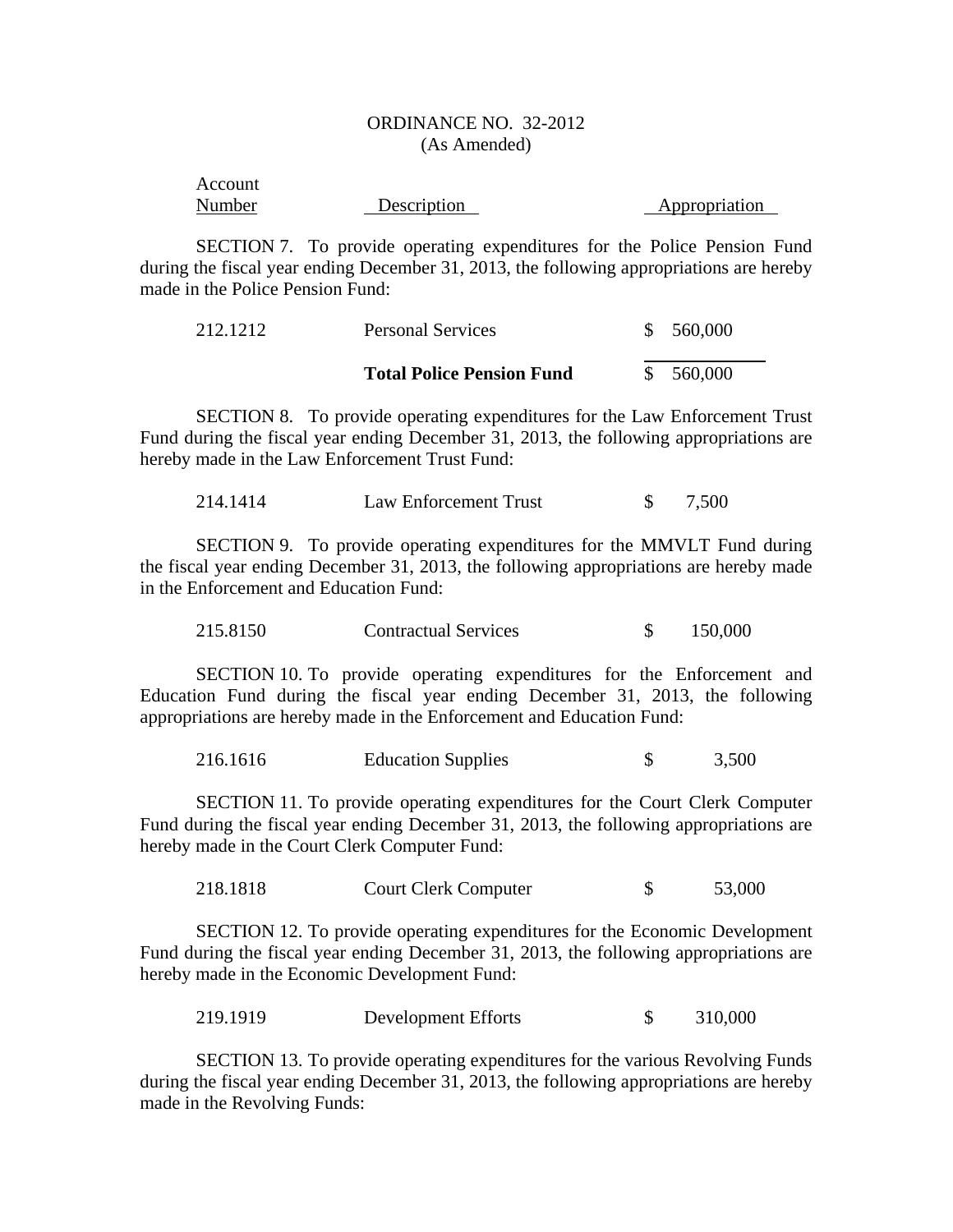|                   | <b>Total Revolving Funds</b>                                 | \$<br>963,120            |
|-------------------|--------------------------------------------------------------|--------------------------|
| 825.2525          | <b>Accrued Acreage Fees</b>                                  | \$<br>7,500              |
| 224.2424          | Parks & Recreation:<br><b>Personal Services</b><br>All Other | \$<br>360,000<br>595,620 |
| Account<br>Number | Description                                                  | Appropriation            |

SECTION 14. To provide operating expenditures for the Capital Improvements Fund during the fiscal year ending December 31, 2013, the following appropriations are hereby made in the Capital Improvements Fund:

308.8110 Capital Expenditures \$ 1,377,811

SECTION 15. To provide operating expenditures for the General Bond Retirement Fund during the fiscal year ending December 31, 2013, the following appropriations are hereby made in the General Bond Retirement Fund:

| 409.9010 | Debt Service |  | 2,850,000 |
|----------|--------------|--|-----------|
|----------|--------------|--|-----------|

SECTION 16. To provide operating expenditures for the O.B.B.S. Fund during the fiscal year ending December 31, 2013, the following appropriations are hereby made in the O.B.B.S. Fund:

| 830.3333 | O.B.B.S. Surcharge |  | 2,000 |
|----------|--------------------|--|-------|
|----------|--------------------|--|-------|

SECTION 17. To provide operating expenditures for the TIF/CRA Fund during the fiscal year ending December 31, 2013, the following appropriations are hereby made in the TIF/CRA Fund:

| 910.9020 | <b>TIF Distribution</b> |        |
|----------|-------------------------|--------|
|          | (Worthington Station)   | 30,000 |

SECTION 18. Sums expended from the above appropriations which are proper charges against any other department or against any firm, person, or corporation, if repaid within the period covered by such appropriations shall be considered reappointed for such original purpose; provided that the net total of expenditures under any appropriation shall not exceed the original total.